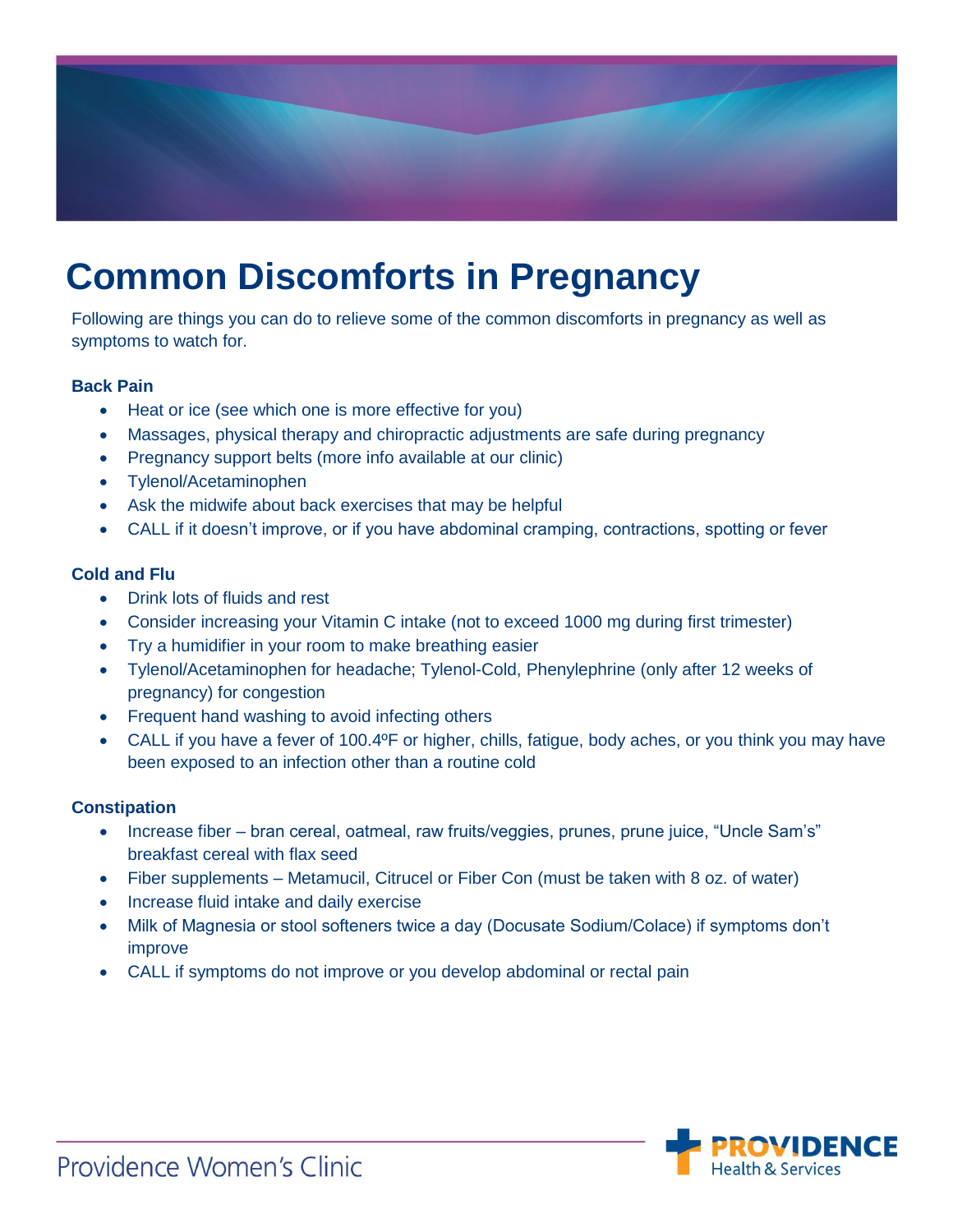

#### **Cough**

- Drink lots of fluids
- Tea with honey
- Cough drops
- Robitussin (DM) or similar cough medicine
- CALL if cough is productive, you have a fever of 100.4ºF or greater, or cough is so severe you are unable to sleep at night

#### **Diarrhea**

- Increase fluids, avoid milk products
- Try the BRAT diet (Bananas, Rice, Applesauce, Toast)
- Avoid spicy and greasy foods
- CALL if unresolved within 24hrs

#### **Dizziness**

- If you get dizzy, lie down, preferably on your left side until the feeling passes or, if sitting, try putting your head down between your knees)
- To prevent dizziness, drink more liquids and eat small frequent meals
- Move slowly when getting up from lying down and sitting positions
- CALL if occurs multiple times daily or you lose consciousness ("pass out")

#### **Gas**

- Common in pregnancy due to the hormonal changes causing slowed digestion in pregnancy
- Gas-X
- CALL if you experience persistent unexplained abdominal pain

# **Headache**

- Alternate warm and cold compresses
- Rest, relaxation and massage
- Tylenol (Acetaminophen) start with two regular strength; can take up to 1000 mg every eight hours
- AVOID Aspirin and Ibuprofen (Advil) products
- To prevent headaches, increase your water intake to at least 8–10 cups per day
- CALL if unrelieved by usual remedies or if you have visual changes

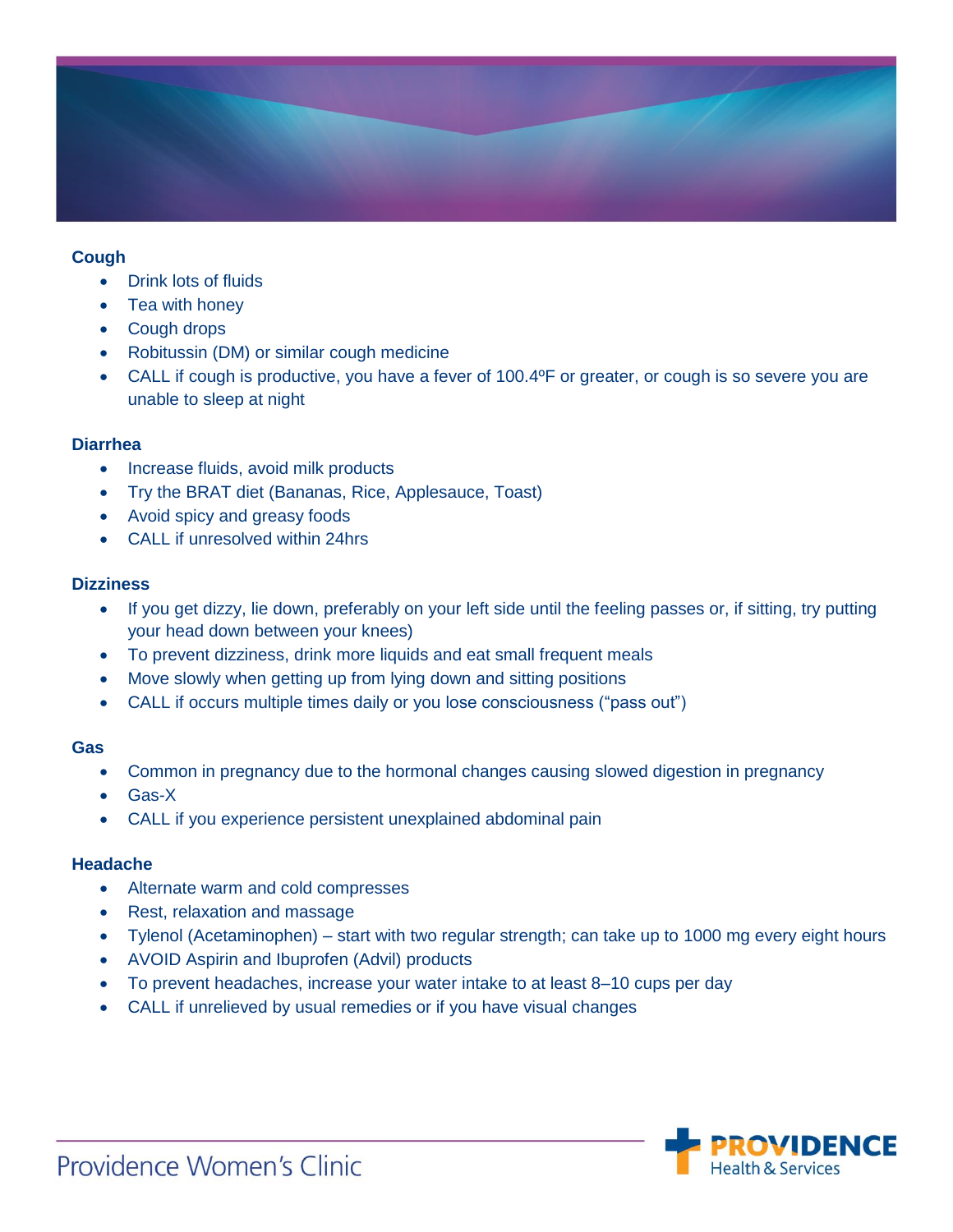

#### **Heartburn**

- Avoid spicy or fried foods
- Try avoiding carbonated beverages
- Eat smaller, more frequent meals
- Do not lie down within 2 hours after eating
- TUMS tablets or liquid Mylanta
- CALL if heartburn pain persists despite above measures or is associated with other symptoms

# **Hemorrhoids**

- Avoid constipation (see recommendations on p. 13) and straining with bowel movements
- Warm water soaks (in tub) for 20 minutes twice a day may help
- Tucks pads
- Anusol HC cream (requires prescription)
- CALL if you have significant rectal pain or bleeding

# **Insomnia (difficulty sleeping)**

- Warm baths, relax with soft music; massages
- Sleepytime tea or warm milk before bed
- Try sleeping on your side with a pillow to support your knees and hip joints
- Sleep in any position that is comfortable for you, but in late pregnancy if you prefer sleeping on your back, place a pillow under your side to tilt your uterus to the side
- Benadryl or Unisom (25 mg) on occasion may help if you have difficulty falling asleep
- CALL if you have several nights when you are unable to sleep

# **Muscle Cramps**

- Increase fluid intake
- Wear comfortable shoes
- Stretching exercises try flexing your toes toward your head
- CALL if you have severe pain in your legs

# **Nausea/Vomiting ("morning sickness")**

- Try small frequent meals, bland diet, avoid spicy/greasy foods
- Crackers, dry toast, hard candy, plain popcorn, or dry cereal
- Sea Bands acupressure bracelet (available over the counter)
- Dry toast or crackers before getting out of bed in the morning
- Vitamin B6 take 50 mg 2-4 times/day (do not take more than 200 mg each 24 hours)
- CALL the office or midwife on call if you are regularly vomiting more than two times a day, or have more than 5 lbs of weight loss, despite these remedies



# Providence Women's Clinic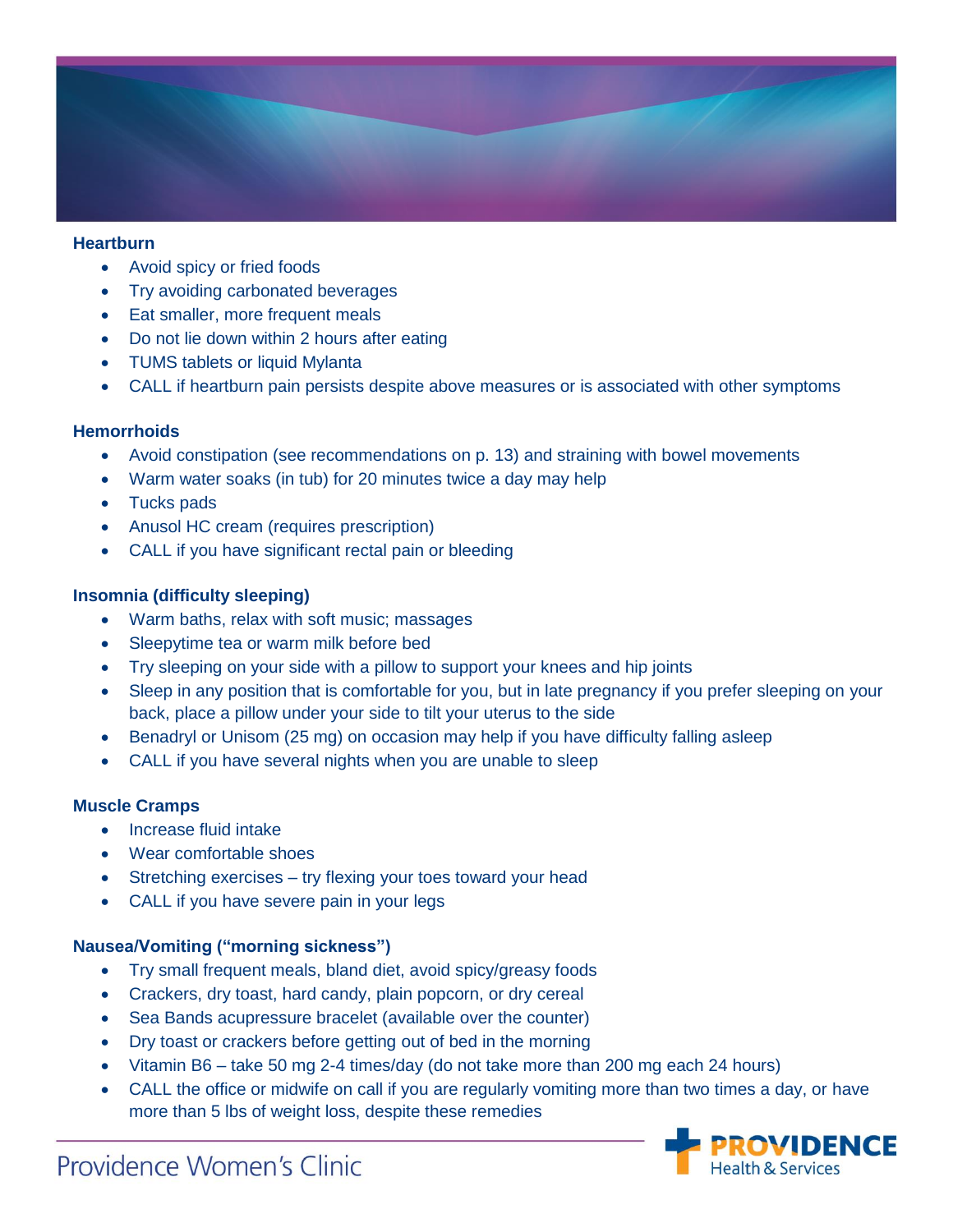

# **Nose Congestion or Nosebleeds**

This is often a normal symptom in pregnancy. If you need relief, try:

- Saline solution (Ocean Spray, Salinex)
- Cool mist vaporizer (run while sleeping)
- After 12 weeks of pregnancy you may try phenylephrine
- CALL if you have allergy-related congestion or unresolved symptoms

#### **Nerve Pain (Sciatic Nerve)**

- Sleep with a pillow between your knees, don't cross legs while sitting, rest with an ice pack on the affected hip
- A support belt, physical therapy, chiropractic adjustments, massage, and acupuncture may improve your symptoms
- CALL if your symptoms persist or you have severe pain

#### **Sore Throat**

- Warm salt water gargles
- Tea with honey
- Sore throat lozenges
- Tylenol / Acetaminophen (start with two regular strength can increase to 1000mg every 8 hours if needed)
- CALL if pain does not subside with treatment or have fever or difficulty breathing

#### **Spotting**

• Spotting can commonly occur, especially early and late in pregnancy. It is especially common after sexual intercourse. CALL right away if you have any more than light spotting.

#### **Swelling**

- Swelling in your legs is very common at the end of pregnancy, and usually normal
- Stay cool, especially in the summer
- Soak in a cool tub or pool
- Elevate your legs and avoid long periods of sitting or standing in the same position
- Try maternity support hose
- Avoid salty foods and drink more water
- CALL if swelling is one-sided, increases suddenly, is painful or is associated with other symptoms of concern